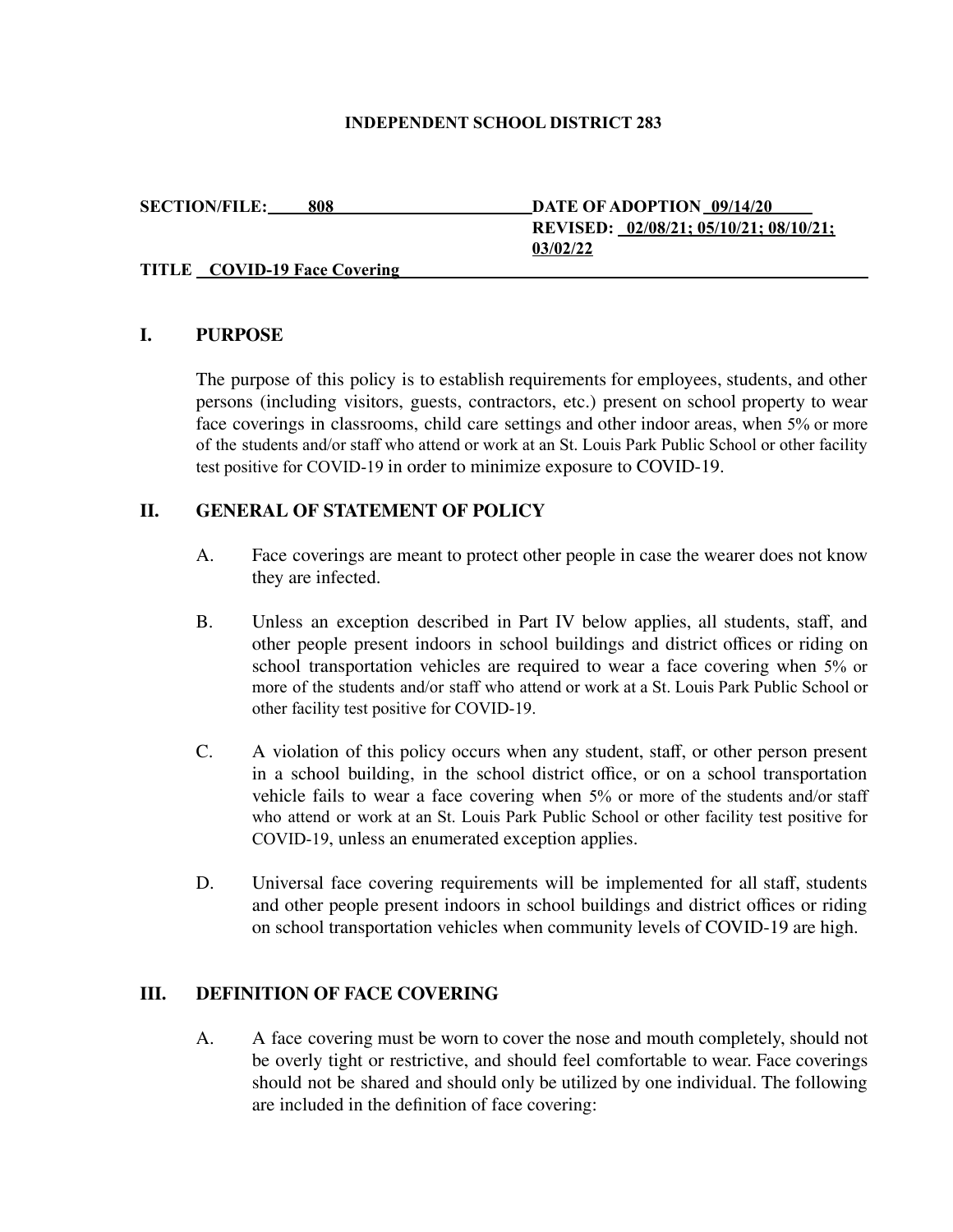- 1. Paper or disposable mask;
- 2. Cloth face mask;
- 3. Scarf;
- 4. Neck gaiter;
- 5. Bandana;
- 6. Religious face covering;
- 7. Medical-grade masks and respirators;
- 8. Transparent face mask

This policy recommends the use of a multi-layered cloth mask as the preferred option, as this has been recommended by the Center for Disease Control (CDC), as the best method for preventing the spread of COVID-19. Bandanas and neck gaiters are generally not recommended by the CDC, but are not expressly prohibited, thus all face coverings listed above are acceptable. Any face coverings that are made of only one layer of cloth material are recommended to be worn folded over to provide two layers of cloth.

- B. A face shield is a clear plastic barrier that covers the face and allows visibility of facial expressions and lip movements for speech perception. A face shield should extend below the chin anteriorly, to the ears laterally, and there should be no exposed gap between the forehead and the shield's headpiece. A face shield does not meet the definition of a face covering and is not to be used in place of a face covering.
- C. Masks that incorporate a valve designed to facilitate easy exhaling, mesh masks, or masks with openings, holes, visible gaps in the design or material, or vents are not sufficient face coverings because they allow exhaled droplets to be released into the air.

# **IV. EXCEPTIONS AND ALTERNATIVES; TEMPORARY REMOVAL OF FACE COVERING**

- A. Face coverings should not be placed on anyone under age 2, anyone who has trouble breathing or is unconscious, anyone who is incapacitated or otherwise unable to remove the face covering without assistance.
- B. A face shield may be used as an alternative to a face covering in the following situations:
	- 1. Individuals who cannot tolerate a face covering due to a documented medical condition or documented disability related condition may be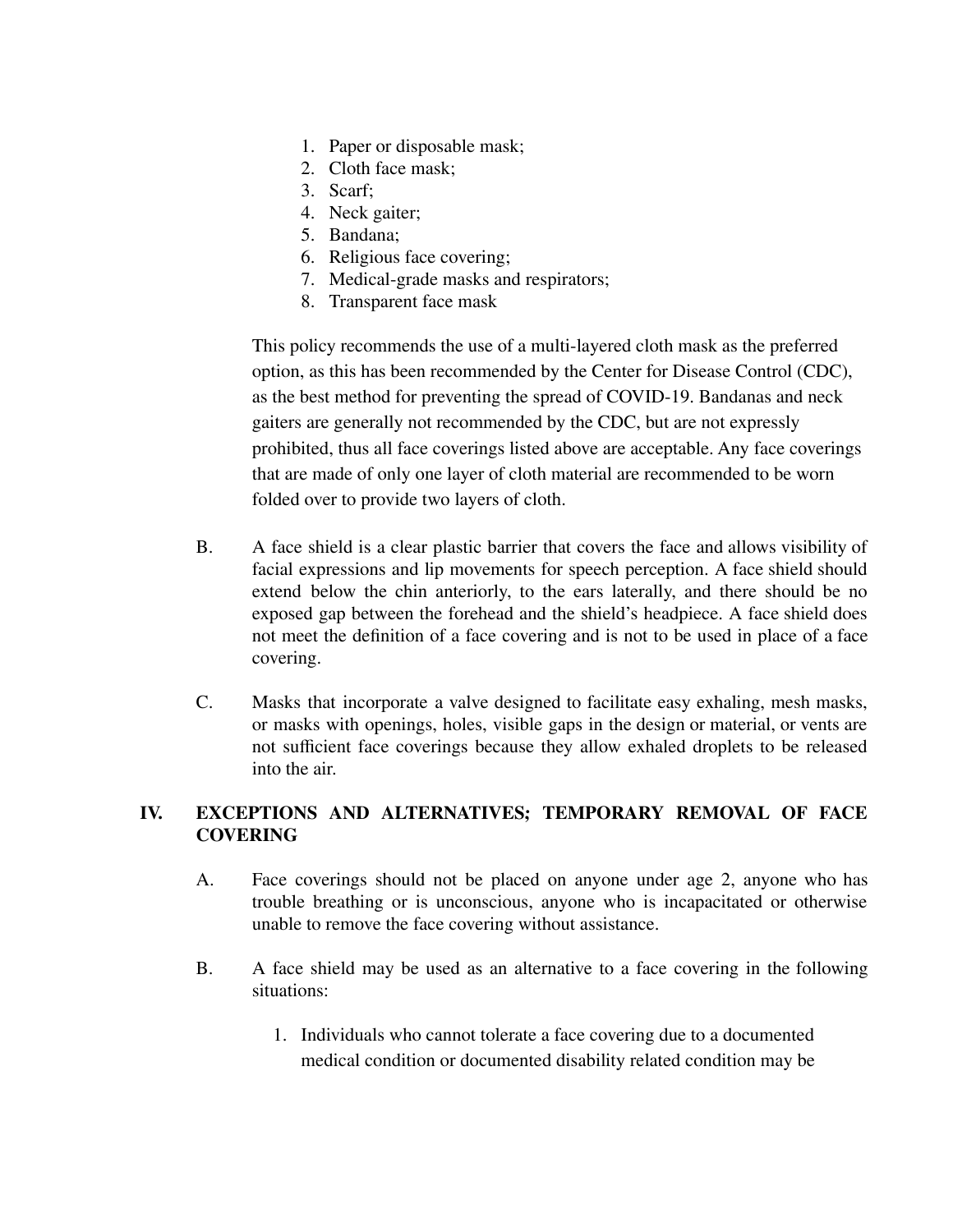permitted to utilize alternative options such as a face shield or other reasonable accommodation.

- 2. If a transparent face mask is not available, a teacher of any grade level may wear a face shield when wearing a face covering may impede the educational process.
- 3. If a transparent face mask is not available, staff providing direct support student services may wear a face shield instead of a face covering when a face covering would impede the service being provided.
- C. Staff, students, and other people present in school buildings or in district offices may temporarily remove their face covering or face shield in the following situations:
	- 1. When engaging in classes or activities conducted outdoors, though people participating in these activities should maintain six feet of distance to the extent possible. Staff are encouraged to consider outdoor breaks to support successful mask usage during indoor learning time.
	- 2. During specific activities that the Minnesota State High School League has identified as exceptions to mask/face covering requirements;
	- 3. While receiving a service, including nursing, medical, or personal care services, that cannot be performed or is difficult to perform when the individual receiving the service is wearing a face covering;
	- 4. During indoor practices or performances involving singing, acting, public speaking, or playing musical instruments where a face covering cannot be used while playing the instrument, though people participating in these activities should maintain six feet of distance and utilize functional personal protective equipment to the extent possible;
	- 5. When required by school staff for the purposes of identification;
	- 6. Staff working alone in their offices, classrooms, vehicles, or job locations that have no person-to-person interaction;
	- 7. Staff working in communal spaces that have barriers such as Plexiglass or cubicle walls between employees that are above face level, provided that six feet of distance is maintained; or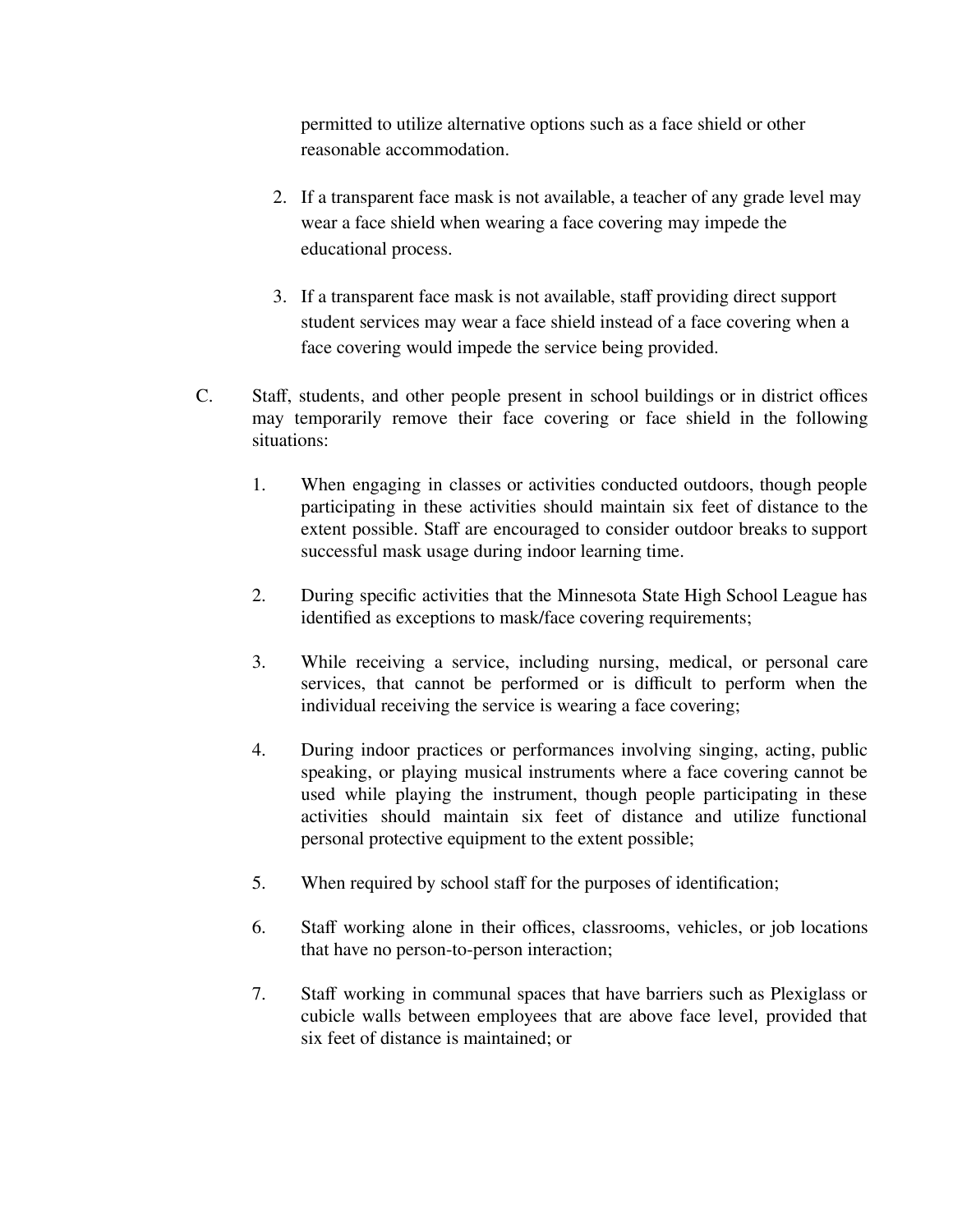8. When communicating with a person who is deaf or hard of hearing or has a disability, medical condition, or mental health condition that makes communication with a face covering difficult.

# **V. IMPLEMENTATION**

- A. This policy will be conspicuously posted in each school building and administrative office and communicated to students, staff, families, and potential visitors to the school building.
- B. The school district will provide face coverings to employees and students. Employees and students may choose to wear their own face covering as long as it covers the nose and mouth. To the extent practicable, the school district will maintain an extra supply of face coverings for people who forget to bring their face covering.
- C. The school district will teach and reinforce the use of face coverings for students and staff throughout the school day, including on transportation vehicles, inside school buildings, and generally when on school grounds.
- D. Individuals who cannot tolerate a face covering due to a medical condition or disability related condition may be permitted to utilize alternative options such as a face shield or other reasonable accommodation. The Superintendent or designee shall have discretion to determine whether an employee, parent, or community member qualifies for a reasonable accommodation and the accommodation to be provided. For a student with a medical condition or disability, the student's education team (i.e. IEP team, Section 504 team, health plan team) will determine whether the student qualifies for a reasonable accommodation and the accommodation to be provided. As a condition to granting a reasonable accommodation, the school district may require an individual to provide a physician's note and/or other relevant information or with respect to the condition or circumstance. Requests for reasonable accommodations from the face covering requirement shall be assessed on a case-by-case basis in accordance with applicable federal and state law.
- E. All face coverings shall meet the requirements of applicable dress code policies and/or codes of conduct.
	- 1. Face coverings promoting products or activities that are illegal for use by minors are not acceptable.
	- 2. Face coverings with any of the following will not be tolerated: Objectionable emblems, badges, symbols, signs, words, objects or pictures on clothing or jewelry communicating a message that is racist, sexist, or otherwise derogatory to a protected group, evidences gang membership or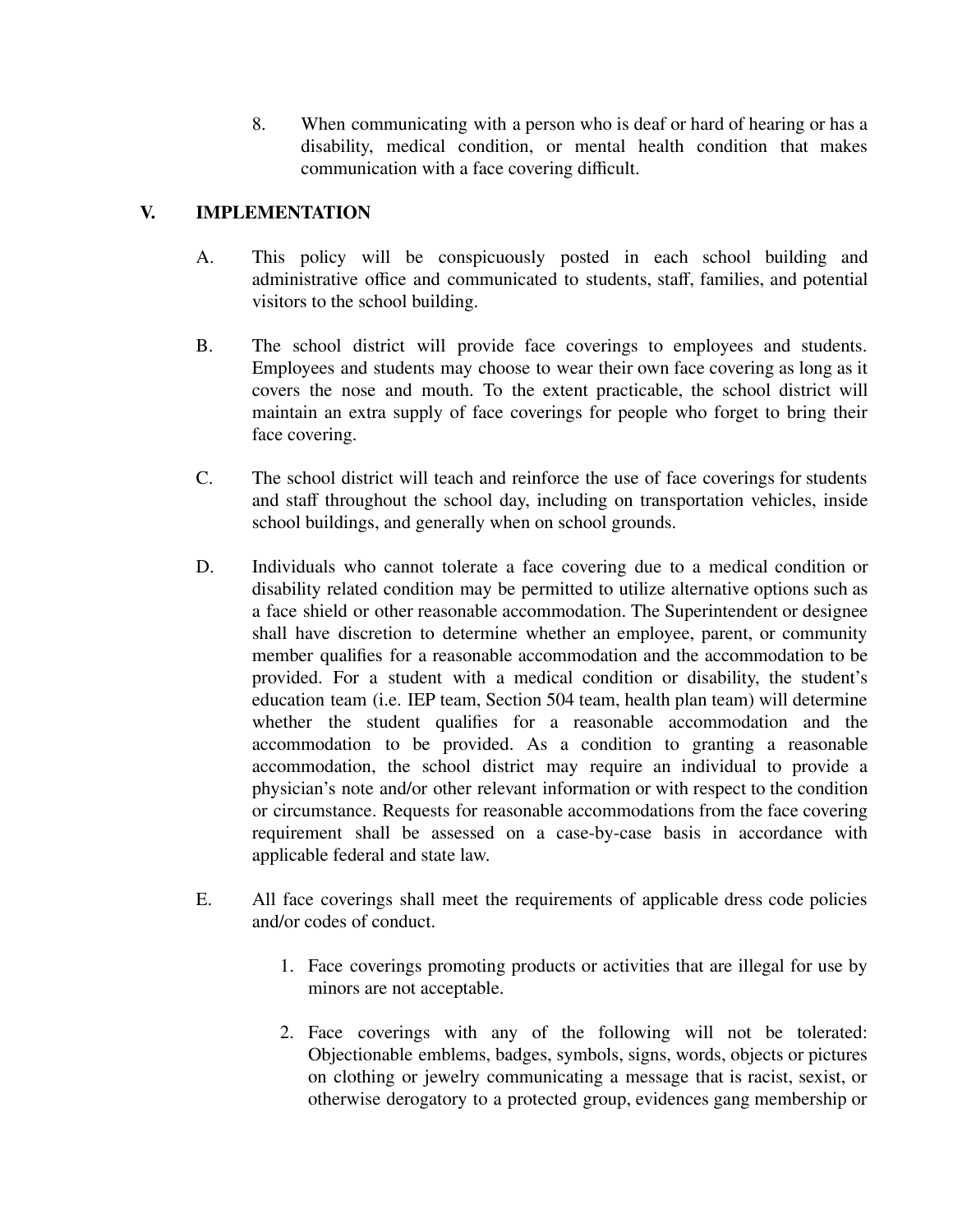affiliation, or approves, advances or provokes any form of religious, racial or sexual harassment and/or violence against other individuals as defined in School Board Policy 102 pertaining to "Racial, Religious and Sexual Harassment and Violence."

- 3. It is not the intention of this policy to infringe on the rights of students to express political, religious, philosophical, or similar opinions by wearing apparel on which such messages are stated. Such messages are acceptable as long as they are not lewd, vulgar, obscene, defamatory, profane, do not advocate violence or harassment against others or do not create a substantial disruption of the learning environment.
- F. Face coverings should be worn in the following environments and conditions:
	- 1. Students in early childhood programs;
	- 2. Staff and students who tested positive for COVID-19 and who have completed five-day isolation period followed by a negative test who would be required to mask for days 6-10 following their initial positive COVID-19 test;
	- 3. Staff in health services offices who provide direct services to students; and
	- 4. Students who are demonstrating symptoms of COVID-19 or who are being sent home for other health-related reasons and are waiting to return home.
- G. The school district will make available distance learning to all enrolled students as an option.
- H. Students and staff should not engage in any indoor physical activity where the level of exertion makes wearing a face covering difficult.

# **VI. ENFORCEMENT; CONSEQUENCES FOR NON-COMPLIANCE**

- A. In order to promote the health and safety of employees, students and members of the community, and make available a safe environment that is conducive to learning, compliance with this policy is necessary.
- B. Employees who fail or refuse to comply with this policy may be subject to discipline, as appropriate, up to and including the termination of employment. Accommodation will be made for employees with specific health conditions that prevent them from wearing face coverings.
- C. Students who fail or refuse to comply with this policy will engage in restorative practices to re-engage into their learning communities and/or may be subject to